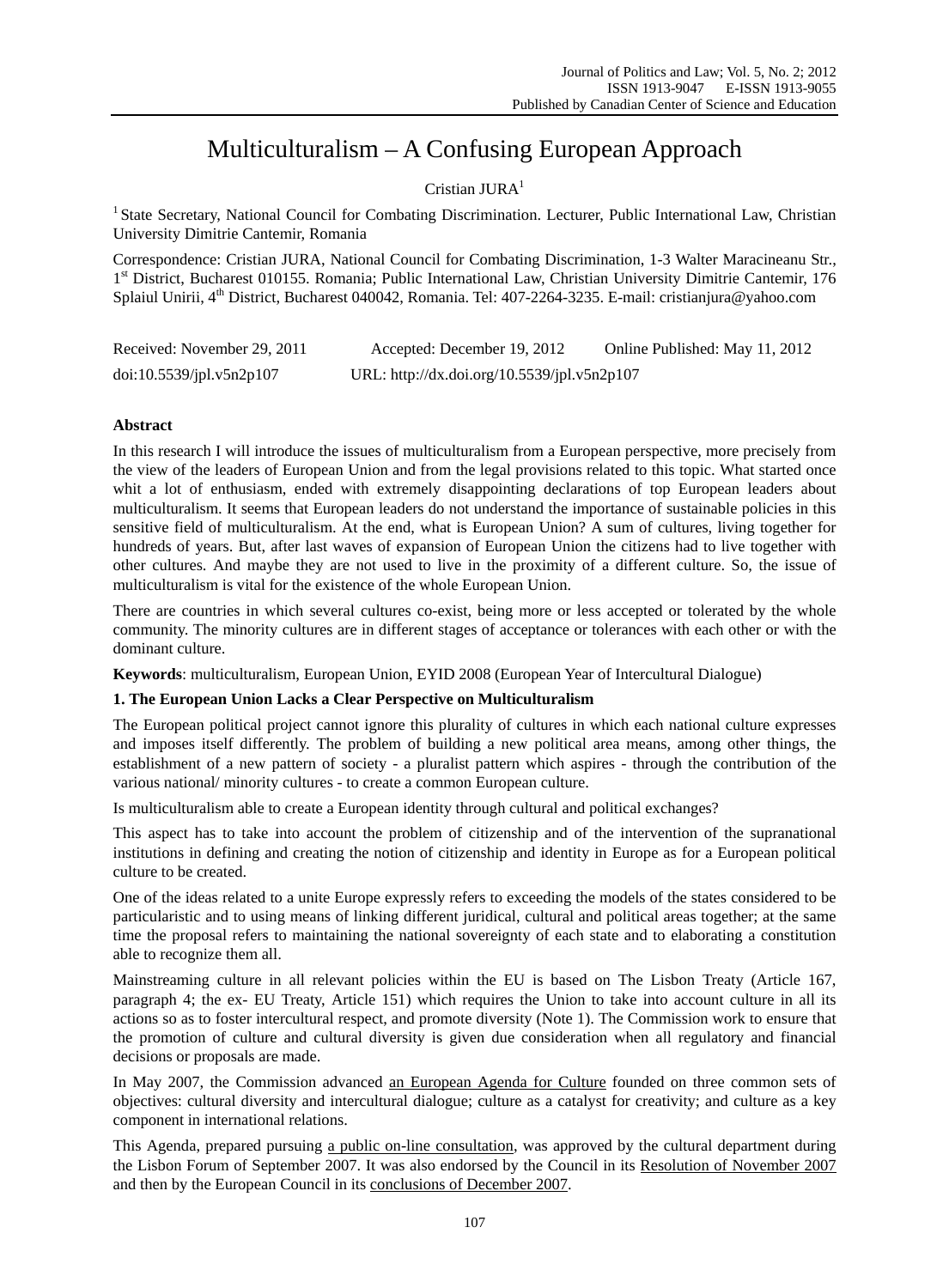Alongside with the first set of objectives, the Union and all the other relevant stakeholders should work together to foster intercultural dialogue to ensure that the EU's cultural diversity is to understand, respect and promote. In order to accomplish this objective, they should, for example, seek to enhance the cross-border mobility of artists and workers in the cultural sector and the cross-border dissemination of works of art.

The second set of objectives focuses on the promotion of culture as a catalyst for creativity in the framework of the Lisbon Strategy for growth and jobs and its follow-up "EU 2020". Cultural industries are an asset for Europe's economy and competitiveness. Creativity generates both social and technological innovation and stimulates growth and jobs in the EU.

Promotion of culture as a vital element in the Union's international relations is the third set of objectives. As a party to the UNESCO Convention on the Protection and the Promotion of the Diversity of Cultural Expressions (Note 2), the EU is committed to developing a new and more active cultural role for Europe in international relations and to integrating the cultural dimension as a vital element in Europe's dealings with partner countries and regions.

In order to implement these three sets of objectives, new working methods and partnerships have been launched.

The Commission now engages in a structured dialogue with the cultural sector in order to identify and better understand the full range of stakeholders involved in European cultural co-operation. In this framework, the various stakeholders in the field of culture – professional organizations, cultural institutions, non-governmental organizations, European networks, foundations, etc. – discuss issues among themselves and engage themselves in dialogues with the EU institutions and the Member States as to support the development of new policies.

For the Member States, implementing the Cultural Agenda entails the taking of their cooperation one step further by using the open method of coordination. Four thematic working groups of experts nominated by the Member States have formulated policy recommendations based on exchanges of best practices and have made proposals for cooperation initiatives.

Intercultural dialogue is an ongoing priority of the European Union. After the implementation of 2008 European Year of Intercultural Dialogue(Note 3), the European Commission is actively continuing work in this field. This includes in particular the following initiatives taken by GD Education and Culture (Note 4) and other Commission departments to support cooperation on intercultural dialogue. The General Directorate for Education and Culture and other services of the Commission support the cooperation on intercultural dialogue.

European Year of Intercultural Dialogue EYID 2008 was a year of projects, festivals, debates, information campaigns, competitions, articles, speeches, networking and reflection, all aimed:

 to raise public awareness in Europe and, apart from the need for intercultural dialogue, to help us adapt ourselves, as European citizens, to an increasingly mixed and complex world;

to involve many people in investigating what the intercultural dialogue means in their daily life;

 to promote the role of the intercultural dialogue in increasing mutual understanding, trying to find out the benefits of cultural diversity, fostering active European citizenship and a sense of European belonging

# **2. Political Approach of Multiculturalism**

# *2.1 Angela Merkel and Multikulti (Note 5)*

The multicultural society has suffered a failure in Germany. The premises of creating the so-called 'multikulti' the term "pampering" the effort of integrating the foreigners within the borders of the federal territory - proved to be very weak. During the hot debates that took place within the governmental coalition with regard to the law of immigration and to the policy of integrating the foreigners, the tone used by Angela Merkel, the German Chancellor, gave satisfaction to the conservatory wing. "This concept was a failure, a total failure," said Merkel in the Congress of the Young Union/ the Union of the Youth that took place in October 15-17, 2010, in Potsdam. In her declaration Merkel supports Horst Seehofer (CSU), the Bavarian Christian-socialist chief, who declared that "Multikulti died."

The declaration Seehofer presented a day before at the same Congress raised numberless critical opinions. Besides, Seehofer spoke about a "dominant German culture," which was supported by the CDU-CSU governing Union. He declared that "Germany cannot turn into a human assistance world office" and, that before continuing the debates on the law of immigration, it is necessary that the foreigners, who already live in Germany, should be professionally integrated and qualified. "Not even the prognostication concerning the lack of specialists cannot open the gates to an uncontrolled immigration" added Seehofer. He considered that the absorption of highly qualified working hands in Germany is "sufficiently regularized," and combated the system of evaluating the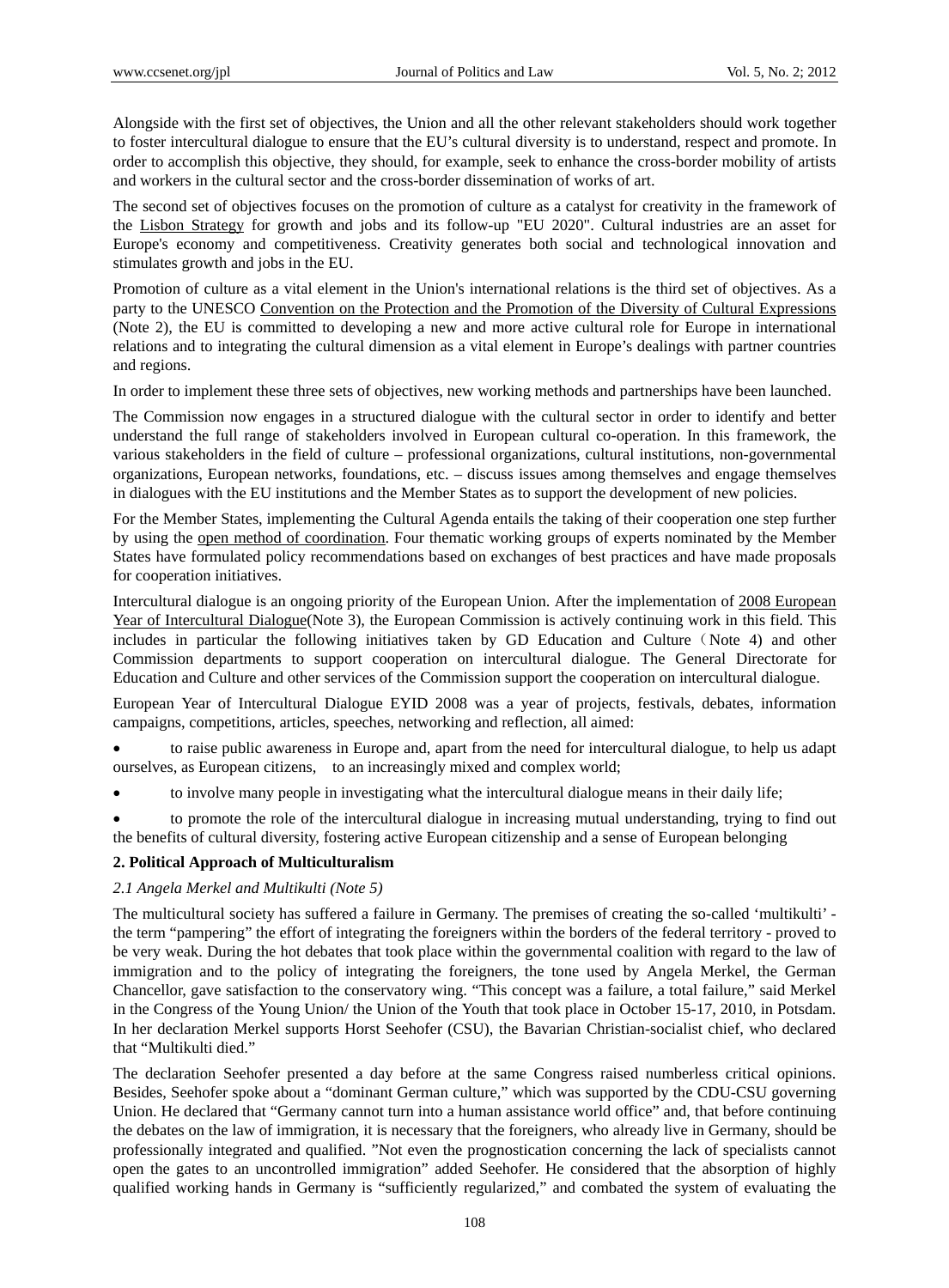immigrants according to the Canadian models, as proposed by the liberals (FDP).

By his declarations, the Bavarian Prime Minister raised contradictory reactions from the part of the parties in opposition, but also from the part of the liberals and of certain Christian democratic ministers. The Chief of the Green Faction, Jurgen Trittin, accused Seehofer that he"courted with the right side way of thinking." The reason why Merkel supports the Bavarian Prime Minister is due to the reproached she received for neglecting the conservatory wing of the CDU-CSU Union, and consequently making her lose a part of the electorate. The Chancellor was reproached even in Potsdam, in the Congress of the Young Union/ The Union of the Youth, the lack of a definite position and of "clear words." As a counter response, Karl –Theodor zu Guttenberg, the Minister of Defense, offered a peremptory position and a direct approach of the problems. At the same time with labeling the reaction of the multicultural society of Germany as a failure, Angela Merkel announced, at Potsdam, the position of the President of the country, Christian Wulff, who previously declared that "the Islam is a part of Germany."

It seems that the Chancellor tries to dearly strengthen her position and her authority within the Governmental Union which has been permanently submitted to intense inner frictions this year. On the one side Merkel has a very open attitude versus the Muslims, backing Wulff's declarations and on the other side she disputes the achievement of a multicultural project, meant to allow both Germans and foreign immigrants a happy cohabitation, and covering thus Seehofer's declarations.

# *2.2 David Cameron and Multiculturalism (Note 6)*

"The doctrine of the multicultural state has failed and it shall be abandoned," said David Cameron, the British Prime Minister, in a speech delivered in a conference on security that took place in Munich. "The British Muslims shall adopt the main values of liberty and equality," considers Cameron. The Declaration of the British Executive Power appears at only a few months after the moment the Chancellor Angela Markel declared as well that "the attempts of building a multicultural society in Germany have faced a complete failure." Here are a few of the most important ideas extracted from the speech of the Premier David Cameron:

- The British Muslims shall adhere to the main values of liberty and equality;
- Premier Cameron will announce the end of the "passive tolerance" in the context of the divided communities;
- The members belonging to all religions shall integrate themselves in the larger society and accept its fundamental values;
- To be a British citizen means to believe in the liberty of speech and in religion, in democracy and equal rights, irrespective of race, sex or sexual orientation;
- We have to be sure that the immigrants learn English and that all schools teach their children elements connected with a common curriculum and culture;
- Each individual, from ministers to electors, shall have an active confrontation with those sharing extremist opinions;
- Cameron warned that all organizations and groups who do not promote the British values will no longer receive funds from the state budget and will no longer be allowed to cooperate with the state;
- The Premier has promised to elaborate a new plan meant to confront and "triumph" over the extremist ideologies that make some to involve themselves in terrorist actions;
- In the name of a multicultural state we have encouraged various cultures to develop independently, apart from one another and apart from the main culture;
- We have failed in the attempt of offering the immigrants the vision of a society they wanted to belong to;
- I do accept the fact that multiculturalism made some of the members of the white community feel that they were not treated correctly;
- Racism and intolerance are, "truly speaking," doomed to failure. But when the unacceptable opinions and practices came from the non-white persons, we played far more cautiously, fearful to condemn them;
- Cameron underlined the clear-cut difference between "the Islamic extremism" and "the Islamic religion": "We shall be clear-minded. The Islamic extremism and the Islamic religion are not one and the same thing".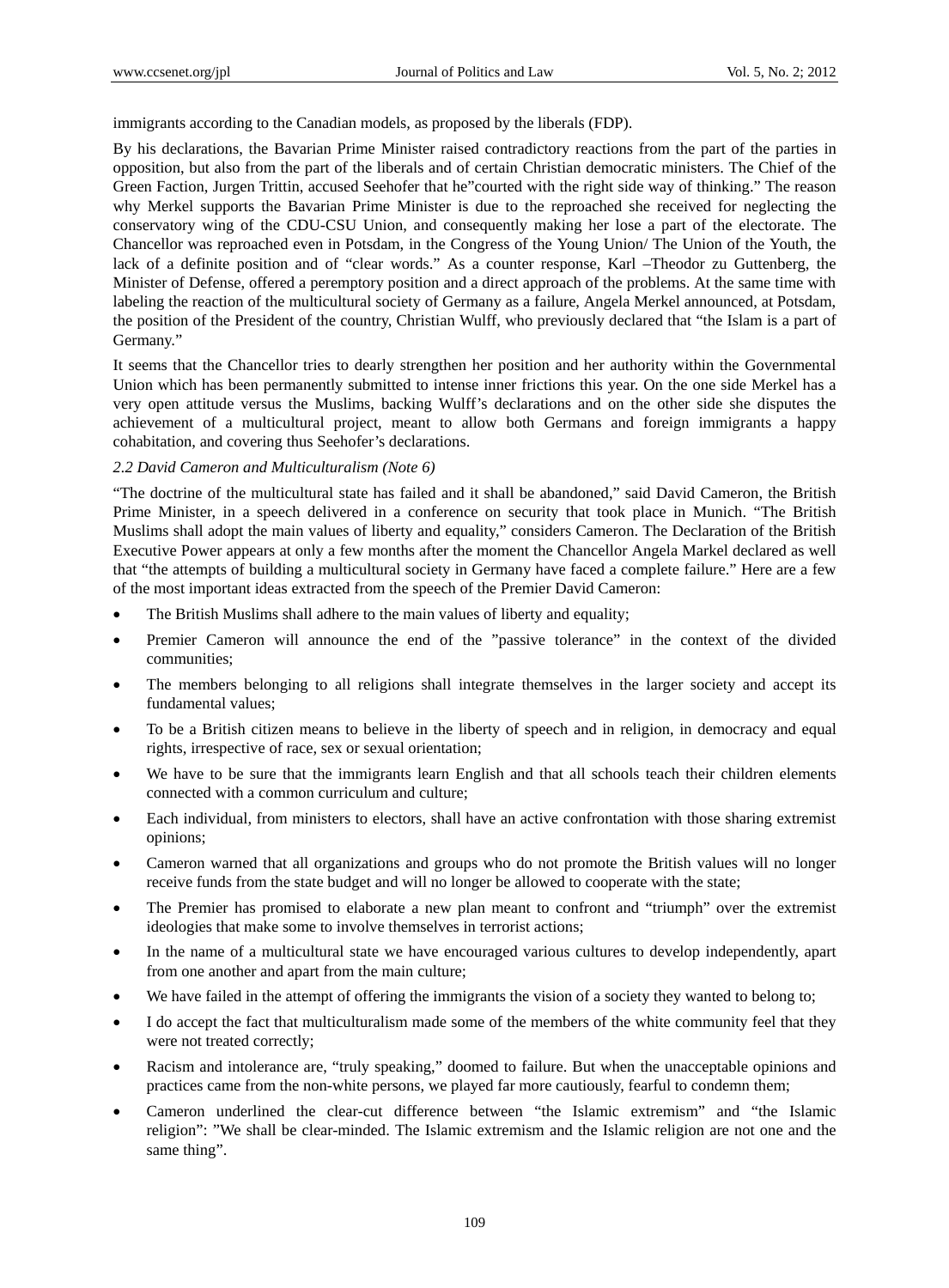# *2.3 Nicolas Sarkozy and Multiculturalism (Note 7)*

The French President Nicolas Sarkozy declared in February 2011 that the multicultural model is a European "failure"; he thus, adhered to similar opinions previously expressed by Angela Merkel, the German Chancellor, and by David Cameron, the British Premier, says AFP"Yes, it is a failure. The truth is that in all our democratic views we are more preoccupied by the one who comes rather than the one who houses and whose identity has to be mainly taken into account." This was the answer of the President when interviewed by TF1 about multiculturalism. "We are not the adepts of a society where communities coexist together. If you come to France, you have to identify yourself with the community you are living in, that is with a national community. If you do not agree, do not come to France," underlined Sarkozy.

By these declarations he practically joins Angela Merkel's position when she declared in December 16 that the model of a multicultural Germany, where various cultures cohabit harmoniously, was a "total failure."

These assertions uttered by the three main European leaders are heard the moment when immigration starts to become a major problem to be taken into account by almost all European countries, as it, very often, entails a resuscitation of the extreme right.

"Our Islamic fellow countrymen shall live and practice their own religion, as all the other countrymen, but they can act only as a French Islam not as an Islam in France," said Sarkozy. "We, in France, are not desirous to witness ostentatious street prayers," but we find it "normal" that the mosques should exist," he added. "The French national community does not like to change their way of life, their life style, the equality between men and women (...), the liberty of girls to attend school," he added. "Because of the uncontrolled immigration, they feel like not living in their own country, and think they are imposed certain practices which are altogether contrary to the rules of our social life," said Claude Gueant, the French Home Minister in an interview on Europe 1."The French want to choose their own way of living and they do not want to be imposed another one," added the minister.

Claude Gueant defended the debates the UMP Presidential Party intends to launch on Islam and laity in April 5, and which stirs anxiousness among the French Muslims.

The Government has already launched in 2009-2010 a controversial debate on the notion of "national identity." 14 months before the Presidential elections and threatened by the growth of the extreme right, as shown by the polls, the problem concerning the place allotted to Islam, has re-appeared as actual in the political debates.

France houses between 5 and 6 million Muslim, being the largest community of this type in Europe.

# **3. Daily Multiculturalism**

There is no doubt that, if legally approaching the subject, multiculturalism cannot, beyond any restraint, be spoken about. Multiculturalism has been approached and debated from various points of view: political, sociological, psychological, or from the point of view of migration or of ethnical and religious minorities. Consequently, there appeared several theories referring to a dialogue on multiculturalism and multilingualism. Yet, in the end, multiculturalism cannot be fully understood, and accordingly, each citizen of the European Union lives his daily life in conformity with the rules of the community he is living in.

Much talk, few deeds.

One of the simplest ways of defining multiculturalism is to appreciate, accept or sustain the existence of a multitude of cultures. Multiculturalism has often been compared with assimilationism and social integration and has been described as a "salad bowl" or a "cultural mosaic" rather than a "melting pot" (Note 8).

As a matter of fact, the states pretend to be blind at the development of societies and have done almost nothing to promote multiculturalism. They prefer to speak about minorities, migration and migrants, rather than to offer a comprehensive strategy in approaching multiculturalism. In the best of cases the states were only preoccupied by some aspects - as cultural exchanges or promoting diversity rather than by a comprehensive multicultural approach.

The result of these blind states policies is that there are countries in which several cultures co-exist, being more or less accepted or tolerated by the whole community. The minority cultures are in different stages of acceptance or tolerances with each other or with the dominant culture. Is this multiculturalism?

The whole Europe is confronted with the same phenomenon, in which cultures are submitted to the rule: if you do not disturb me, I will not disturb you.

All these cultures have independent evolutions, having practically no contact with each other; very often there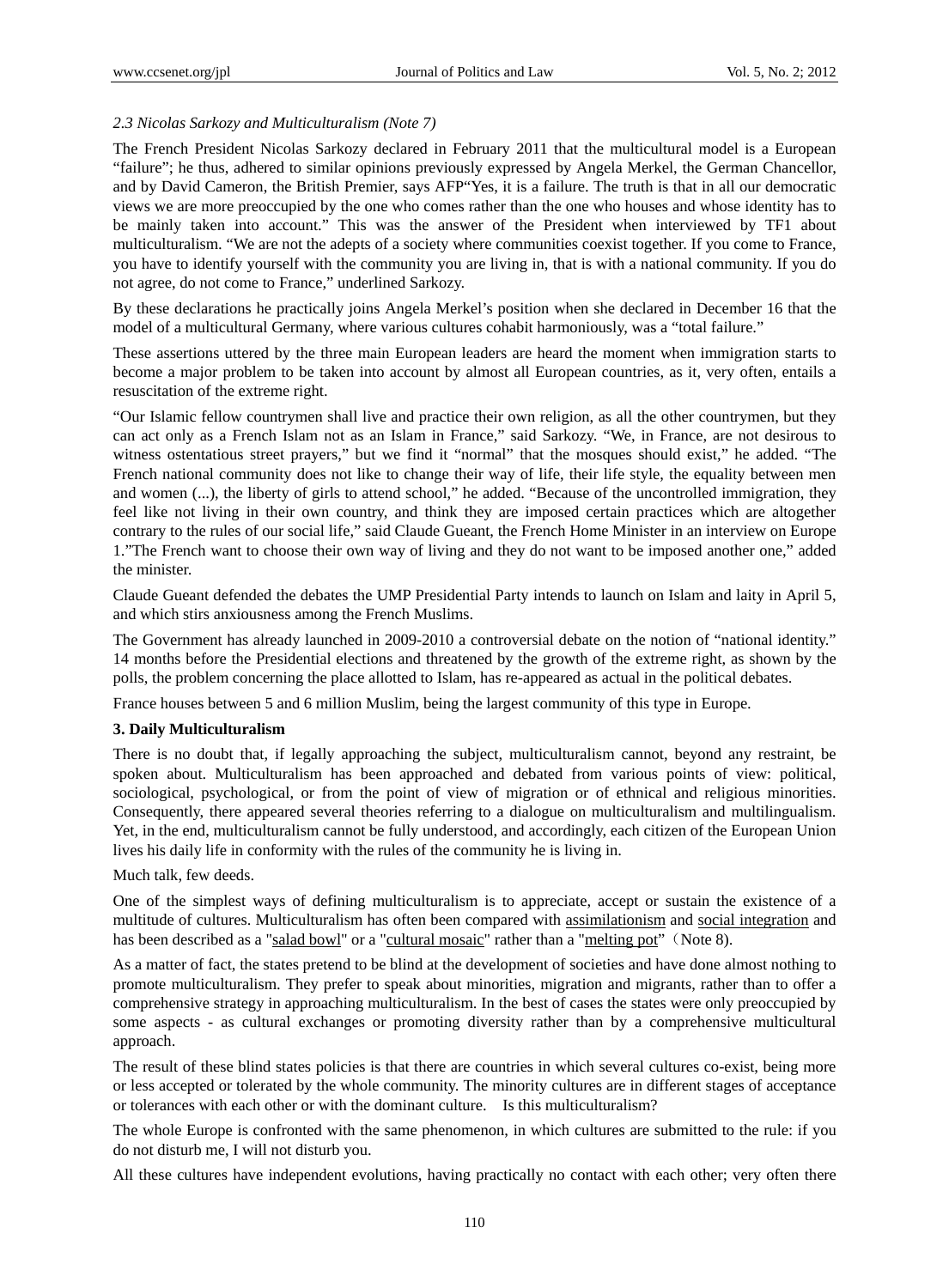appear discussions concerned with this separate development of the cultures and problems are raised connected with the way they have reached one level or another. In such cases, the states usually take legal measures as to forbid what they do not like within one culture or another. It so happened in France and Belgium, where the dominant culture or the majority of those belonging to the dominant culture suddenly discovered that persons or a group of persons belonging to another culture, or to a minority represented by a religious culture, want to use a different dress code, diffrent from that of the majority. The majority discovered that Muslim women wear 'burqa', which was contravening the main stream. Consequently, the Parliaments of the two above mentioned countries hurried to pass laws against 'burqa.' Belgium was the first European country to adopt such a law, then France.

The Law interdicting the Islamic women to wear a veil in public areas entered into force in France, at the beginning of 2011, France becoming thus, the second European country to apply the interdiction, after Belgium. It is estimated that the Law, adopted by the Paris Government on October 11, 2010, after very stormy debates, will prejudice almost 2,000 Muslim women who used to wear the 'niqab' - the face covering veil - or the 'burqa' - the full traditional attire provided with a net for the eyes - out of approximately 5 million Muslims living in France.

A public area is defined by the Law as any precinct or open place destined to the use of the public - shops, cinema halls, restaurants, markets or squares, as well as all government offices. The adoption of the Law was seriously supported by Nicolas Sarkozy, the President of France, in spite of all the warnings given by the State Council whose opinion was that such an interdiction could never be applied.

The Law stipulates that the punishment applied to those women who still wear the Islamic veil, shall be a fine of 150 Euro or training lessons about the values of France and about their obligation to respect the statute of a French citizen. At the same time, whoever forces an Islamic woman to cover her face - either by threat, violence or by any other form of abuse - shall receive a one-year confinement or shall be fined with 30,000 Euro.

In the given context, Professor Omid Safil(Note 9), an expert in Islamic Studies, declares:"*The latest European controversies related to the 'burqa' represents another signal concerning the xenophobia that is spreading all over Europe. This anxiousness is not exactly referring to the Koran or to the competitive interpretations of the Islamic culture and traditions, but it mainly refers to the threat many European citizens feel in connection with the changes concerning the demographic tendencies of the European continent.* 

*After all, the 'burqa' worn by the Islamic women affects a very small number of women living in Europe; no more than a few thousand (ed. note - according to certain unofficial statistic information, less than 2,000 women living in France use to wear the 'burqa')*. *The interdiction of the 'burqa' practically is connected with the infatuated attempts of the main powers to define the parameters by which an oppressed minority is not allowed to manifest their own religious creeds. Yet, at the same time, you shall admit the fact that the same continent through several countries - accepts nudist-beaches or legalized prostitution. There is a long time practice for some people to permanently concentrate their - sometimes - obsessive discussions on the Islamic women; yet in the end, the various forms of 'hijab' (among which the 'burqa' is the most drastic one) are significant only in the outlook of those very people's personal opinions. If people are really interested in what the 'burqa' means for the Islamic women, it would be better and advisable to ask them and not to impose on them their own personal interpretations*."

Here are just a few examples of actions related with the 'burqa' in Europe:

- In 2012, the editor of the Top Gear radio broadcast, Jeremy Clarkson, stirred up a wave of dissatisfactions and revolts after having said - within a broadcast program in which the three speakers were talking about the driving accidents - that he saw - while in a taxi cab - an Islamic woman who stumbled and fell; when she was helped up and her 'burqa' was removed, a very provoking underwear was shown (Note 10);
- The leaders of the Madrid opposition have declared on July 18, 2011 that the Spanish Members of Parliament will discuss over the law draft interdicting the wearing of the Islamic veil in public areas, arguing that those attire covering the whole body are degrading for women;
- The polls made in Europe and the States by the Pew Research Center (with its headquarters in Washington) revealed the fact that a large majority of Germans, Spaniards, French and British support the interdiction of the Islamic veil. Most of the Americans are against the interdiction of wearing the 'burqa';
- On July 13, 2011, the Lower Chamber of the French Parliament approved a law draft meant to forbid Islamic women to wear the Islamic veil - 'the burqa' - that covered their whole body except for the eyes and hands. The document is to be presented in the Senate;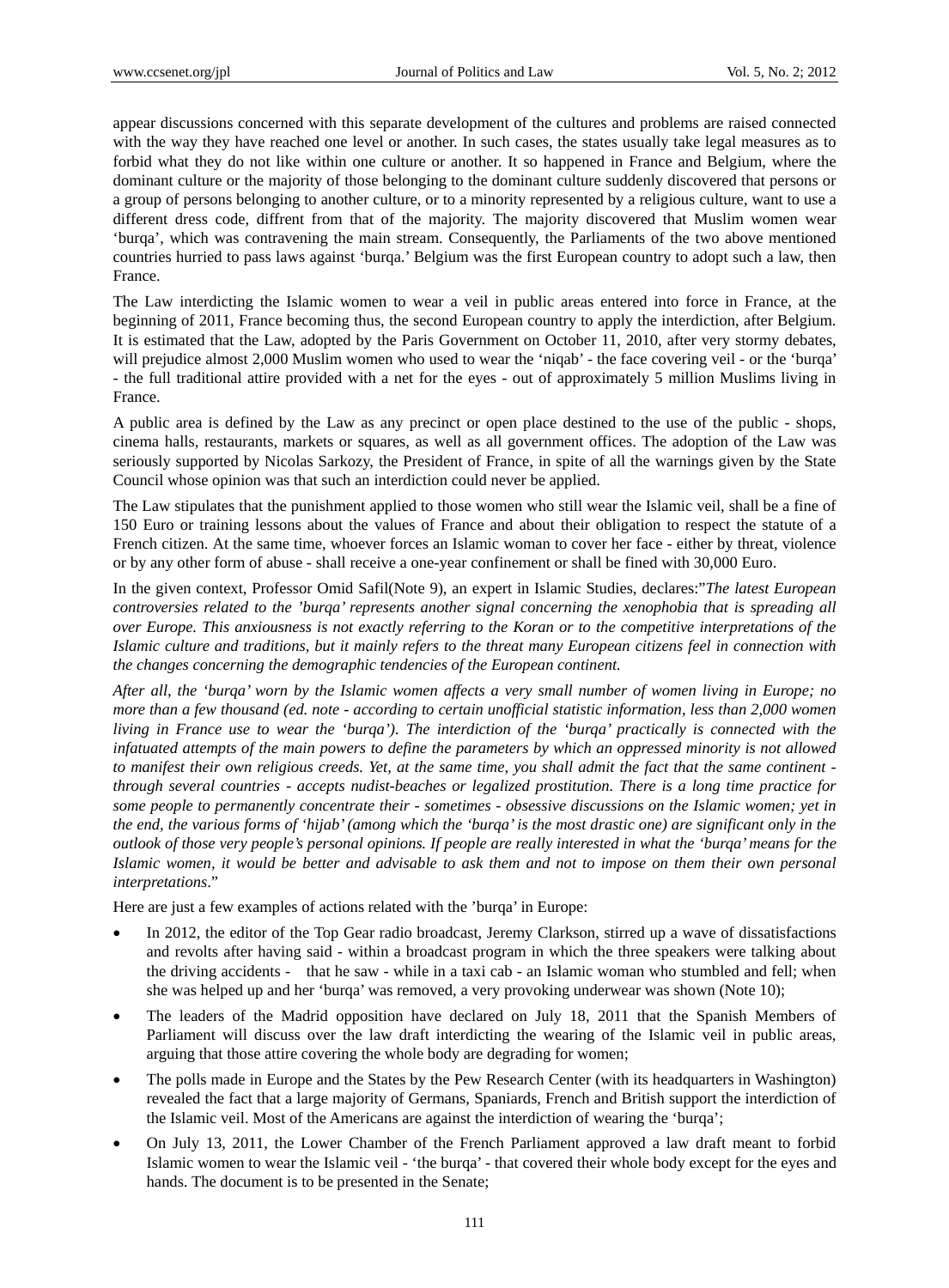- On June 25, 2010 the Parliamentary Assembly of the Council of Europe unanimously adopted Resolution 1743 (2012) on Islam, Islamism and Islamophobia in Europe (Note 11) that was against the interdiction for women to wear the Islamic veils in public areas, justifying this decision by the fact that a fundamental right of the Islamic women who desire to cover their faces is violated. The resolution underlines the fact that the veils - known under the names of 'burqa' or 'niqab' might be interdicted only in case of public safety or professional obligations;
- In June, 2011, Jordi Hereu, the mayor of Barcelona stated the Barcelona is to become the first large town in Spain in which the wearing of the Islamic veil in public offices will be interdicted. The decree shall be applied to all public areas: Town Halls, covered markets or nurseries. Eight more towns and communities have interdicted the wearing of the 'burqa' (Note 12);
- At the beginning of May 2011a young woman of about 26, Mamei Marmouri (a native immigrant from Tunis), was the first woman fined in Italy for wearing the Islamic veil in public areas. The event took place in Novara, Northern Italy and the fine was of 500 Euro;
- In May 2, 2010, the Vice President of the European Parliament requested that the Islamic veil should be interdicted everywhere on the European continent. Silvana Koch-Mehrin considered that the 'burqa' is an abuse against the women's rights(Note 13);
- The Belgian Parliament approved on July 15, 2011 a law interdicting the wearing, in public areas, of the Islamic veil and of other pieces of attire covering women's faces. Belgium the second European country to interdict the wearing of the 'burqa', after France (Note 14);
- In Holland, during his electoral campaign, Geert Wilders requested that the mosques and the wearing of the 'burqa' shall be interdicted. The Swiss Canton of Aargau has demanded the interdiction of the veil all over Switzerland, while the Austrian Party of Liberty (FPÖ) from Oberösterreich has failed in its recent attempt to impose a similar law for the whole Austria;
- In April 2010, a woman wearing the Islamic veil while driving was fined by the French police for the guilt of "inconvenient driving and lack of visibility." The fine of 22 Euro was given to her in the basis of one article of the Rode Code which obliged the driver to afford himself enough free moving space and a large visual area, as to be able to comfortably execute the necessary movements;
- In January 2010, Roberto Maroni, the Italian Home Minister declared that the Italian Parliament intend to impose an interdiction with regard to the Islamic veil worn by the Muslim women in the aim of covering their faces;
- In August 2009, a spokesman of the Denmark Conservatory Party announced that his faction demand the interdiction of the 'burqa' - the traditional Muslim veil - to be worn in public area;
- In August 2009, the French officials forbid a Muslim woman to swim in a public piscine because she was dressed in 'burkini' - a swimming suit covering the whole body except for the face, the arms and the legs. The personnel of the piscine explained that the woman could not enter the water because the piscine had to be "hygienically protected."

All the examples mentioned above are linked with the freedom of thought, conscience and religion. Some people manifested a total lack of respect regarding other religions: they were disrespectful against women. The next step was taken by the authorities: laws or regulations to interdict Islamic veil in France, Spain, Italy, UK, Belgium, Austria. Even is more tolerant cultures such regulations were adopted, like in Denmark or Switzerland. The whole attitude against Islamic veil is like an avalanche, impossible to be stopped.

It seems that those leaders who are against Islamic veil forget that there are legally binding provisions in, at least, two international human rights documents. One of them is European Convention on Human Rights of the Council of Europe. There is a particular article, article 9, regarding freedom of thought, conscience and religion (Note 15). The article 9 of the European Convention on Human Rights is using the word "everyone"(Note 16). All the countries mentioned above are members of the Council of Europe.

The second document is Charter of Fundamentar Rights of European Union(Note 17). Article 10 (Note 18) has a similar content with the article 9 from European Convention of Human Rights and is using the same word "everyone" for people entitled to this right (Note 19).

It becomes confusing. Do they respect the legally binding international provisions or not? Are there those two articles really for everyone?

There is no action without re-action. A businessman will sue France and Belgium after having paid the fine for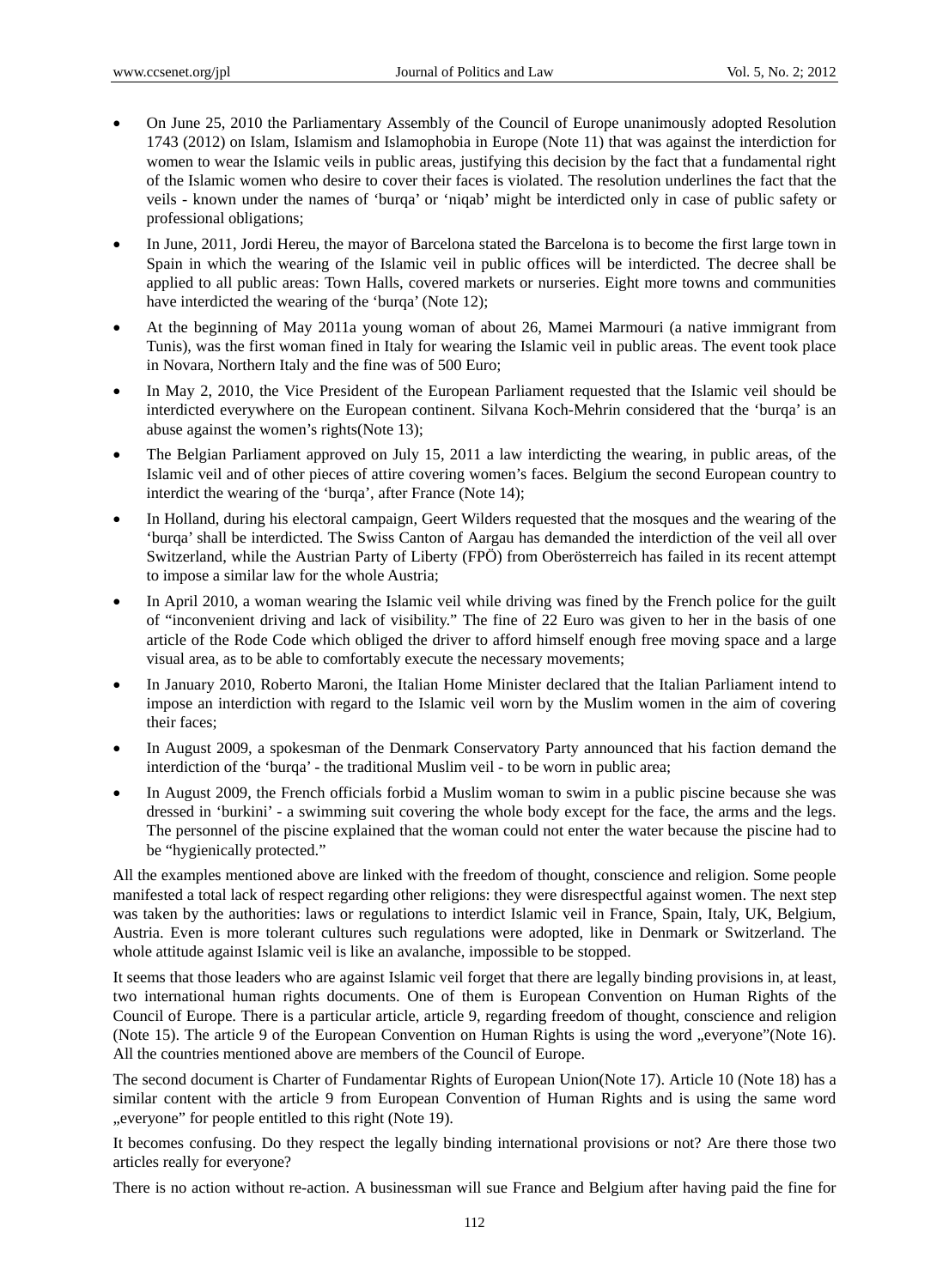the first two women in Belgium called in the Court for the wearing of the Islamic veil in public areas (Note 20).

The Frenchman Rachid Nekkaz established a fund of 1 million Euro meant to cover all the fines paid for the women wearing the 'niqab'or the 'burqa' in public areas, as these types of attire are forbidden in both France and Belgium. The two above mentioned women were fined because they were wearing the 'niqab' in Brussels.

"France and Belgium have taken the decision to offer no possibility and liberty for women to wear whatever they like. It is beyond any acceptability that the European governments pass laws which do not respect the rights of the individual," declared Nekkaz in Brussels. Besides, the businessman intends to sue both countries at European Court of Human Rights for the violation of the individual's liberties.

# **4. Conclusions**

2008 was the year of European Year of Intercultural Dialogue. After 2 years only, in 2010 the European political leaders still talk about the failure of multiculturalism. In fact, there was no strategy to really implement multiculturalism as a transversal policy in European societies. No relevant document has been adopted; no specific laws to promote multiculturalism were passed. People live with the fear that the balance between the culture of the majority and the culture of the minority might change.

It is already high time to admit the availability of a new concept: stability and well-being through multiculturalism. On the one side it is about the national multiculturalism and on the other side it is about the global multiculturalism

Cultural diversity means wealth. And wealth shall be kept untouched. Yet, this diversity shall not undermine the chances of a civic life within a coherent civilization, built on the solidarity of its members. Multiculturalism might offer Europe the much-dream-of stability, allowing all and each in turn to reach the full satisfaction of having the possibility to live within a strong civilization and in the midst of some hundreds of cultures.

There are still questions to which confusing answers were given:

Who is responsible for drafting a solid multicultural policy and then implement it? Who should legally assume this policy? Should the Member states of European Union? Should the European Union itself? Could we reduce multiculturalism in exchange for artists, intercultural dialogue and raise awareness campaigns, minorities and immigration, seminars and conferences, cultural diversity and intercultural dialogue, culture as a catalyst for creativity and culture as a key component in international relations?

Too many questions, and certainly still more. Unfortunately, it seems that we have forgotten to focus our attention on the most important problem when speaking about multiculturalism: people. It appears that multiculturalism addresses to elites not to individuals who live their life in the midst of other cultures.

But most of all we must not forget that multiculturalism is a policy that encompasses at least two parties willing to share each other values.

# **References**

Gasset J. O. Y, & Europa y la idea de nacion. (1998). Alianza Editorial S.A. Madrid

- Mundy S. Cultural Policy A Short Guide, MOSAIC Managing an Open and Strategic Approach in Culture: a project of Cultural Policy and Action Department of the Council of Europe
- Niessen J. (2000). Diversity and cohesion: new challenges for the integration of immigrants and minorities. Council of Europe Publishing
- Swoboda H., & Wiersma J.M., (2008). Democracy, Populism and Minority Rights, Socialist Group in the European Parliament. Renner Institut.

# **Web References**

http://ec.europa.eu/dgs/education\_culture/

http://en.wikipedia.org/

http://europa.eu/

http://portal.unesco.org/

http://www.bbc.co.uk/

http://www.britannica.com/

http://www.culturalpolicies.net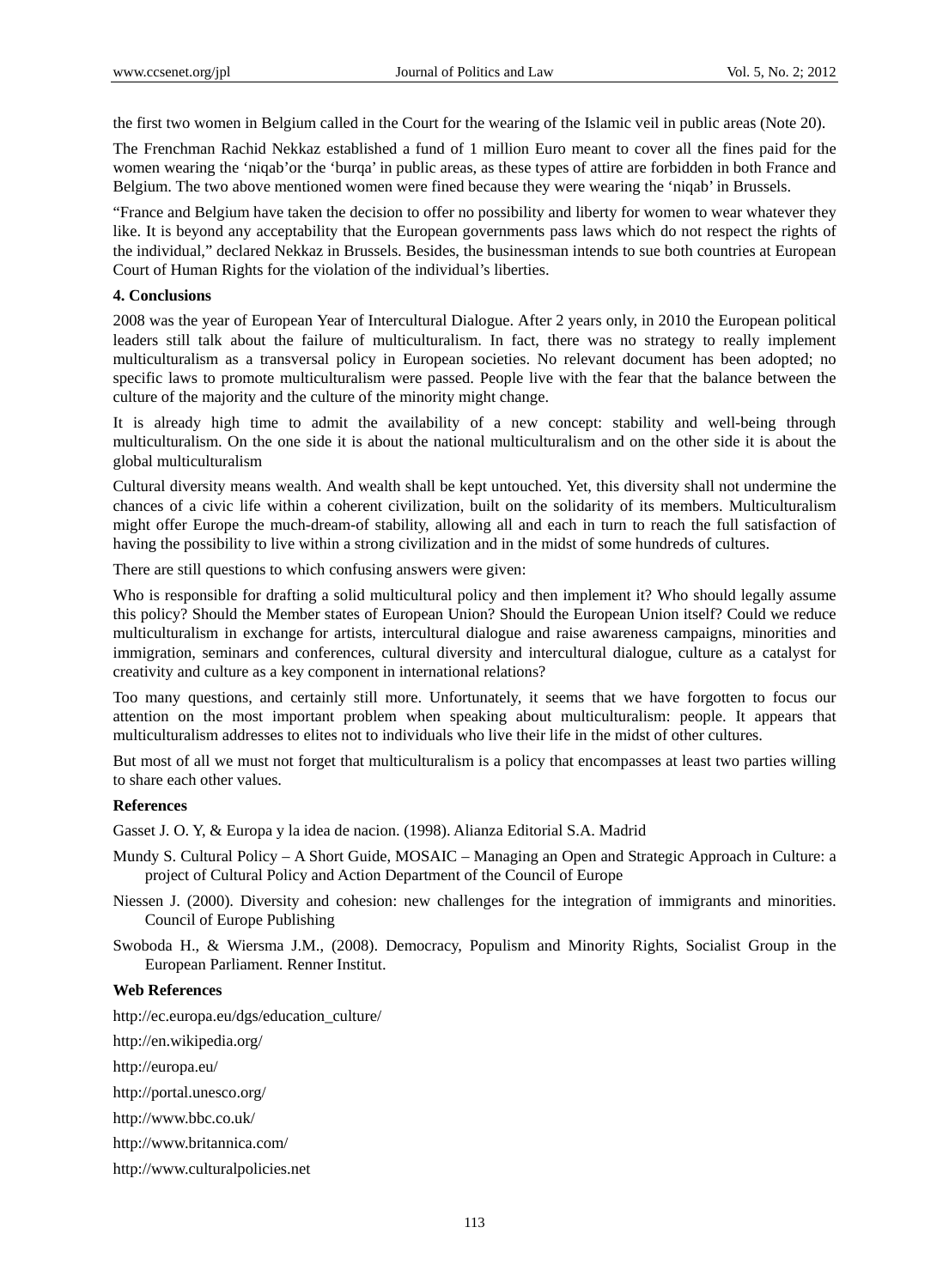http://www.france24.com/

http://www.interculturaldialogue2008.eu/

#### **Notes**

Note 1. Treaty of Lisbon was signed by the 27 European Union member states at 13 of december 2007. Available http://europa.eu/lisbon\_treaty/glance/index\_en.htm (24th of January 24, 2012)

<sup>1</sup> Full text of the Convention available

Note 2. Full text of the Convention available http://portal.unesco.org/en/ev.php-URL\_ID=31038&URL\_DO=DO\_TOPIC&URL\_SECTION=201.html (24th of January 24, 2012)

Note 3. http://www.interculturaldialogue2008.eu/ (24th of January 24, 2012)

Note 4. http://ec.europa.eu/dgs/education\_culture/index\_en.htm (24th of January 24, 2012)

Note 5. Declaration on multiculturalism of Angela Merkel available at: http://www.bbc.co.uk/news/world-europe-11559451 (24th of January 24, 2012)

Note 6. Declaration on multiculturalism of David Cameron available at: http://www.bbc.co.uk/news/uk-politics-12371994 (24th of January 24, 2012)

Note 7. Declaration on multiculturalism of Nicolas Sarkozy available at: http://www.france24.com/en/20110210-multiculturalism-failed-immigration-sarkozy-live-broadcast-tf1-france-p ublic-questions (24th of January 24, 2012)

Note 8. It is not the objective of this study to define multiculturalism, to count all the definitions of multiculturalism or to analyses various definitions. Interested persons could use simple definitions as the ones from http://en.wikipedia.org/wiki/Multiculturalism or other more sophisticated like http://www.britannica.com/bps/search?query=multiculturalism&blacklist=941150 (24th of January 24, 2012)

Note 9. Omid Safi is one of the outstanding Muslim scholars, Professor of Islamic Studies in the North Caroline University at Chapel Hill, specialist in contemporary Islamic thinking and Medieval Islamic history, the director of the Department for Islamic Studies within the American Academy of Religions, editor of the Volume "Progressive Muslims: On Justice, Gender, and Pluralism (Oxford: Oneworld Publications, 2003). Here are a few of his books: "Politics of Knowledge in Premodern Islam" (UNC Press, 2006), "Voices of Islam: Voices of Change" (Praeger, 2006), "Memories of Muhammad" (HarperCollins). He is about to finish writing a book on the reforming movement in Iran and a volume about Rumi - the Persian poet.

Note 10. Declaration of Jeremy Clarkson available at: http://www.dailymail.co.uk/tvshowbiz/article-1297965/Top-Gears-Jeremy-Clarkson-sparks-fury-burka-babes-un derwear-joke.html (24th of January 24, 2012)

Note 11. Resolution 1743 (2012) on Islam, Islamism and Islamophobia in Europe, text available at: http://assembly.coe.int/Mainf.asp?link=/Documents/AdoptedText/ta10/ERES1743.htm (24th of January 24, 2012)

Note 12. Declaation of Jordi Hereu, Mayor of Barcelona, text available at http://www.apropo.ro/news/social/barcelona-primul-mare-oras-din-spania-care-va-interzice-portul-burqa-642274 9 (24th of January 24, 2012)

Note 13. Declaration on Islamic veil of Silvana Koch-Mehrin. Available at: http://www.mediafax.ro/externe/propunere-de-interzicere-a-valului-islamic-integral-in-spatiul-uniunii-europene-6086055 (24th of January 24, 2012)

Note 14. Text available at text: http://www.frontpress.ro/?p=15638 (24th of January 24, 2012)

Note 15. European Convention on Human Rights of the Council of Europe, text available at: http://www.echr.coe.int/NR/rdonlyres/D5CC24A7-DC13-4318-B457-5C9014916D7A/0/CONVENTION\_ENG\_ WEB.pdf (24th of January 24, 2012)

Note 16. The article 9 of the European Convention on Human Rights: "*1. Everyone has the right to freedom of thought, conscience and religion; this right includes freedom to change his religion or belief and freedom, either alone or in community with others and in public or private, to manifest his religion or belief, in worship, teaching, practice and observance. 2. Freedom to manifest one's religion or beliefs shall be subject only to such*